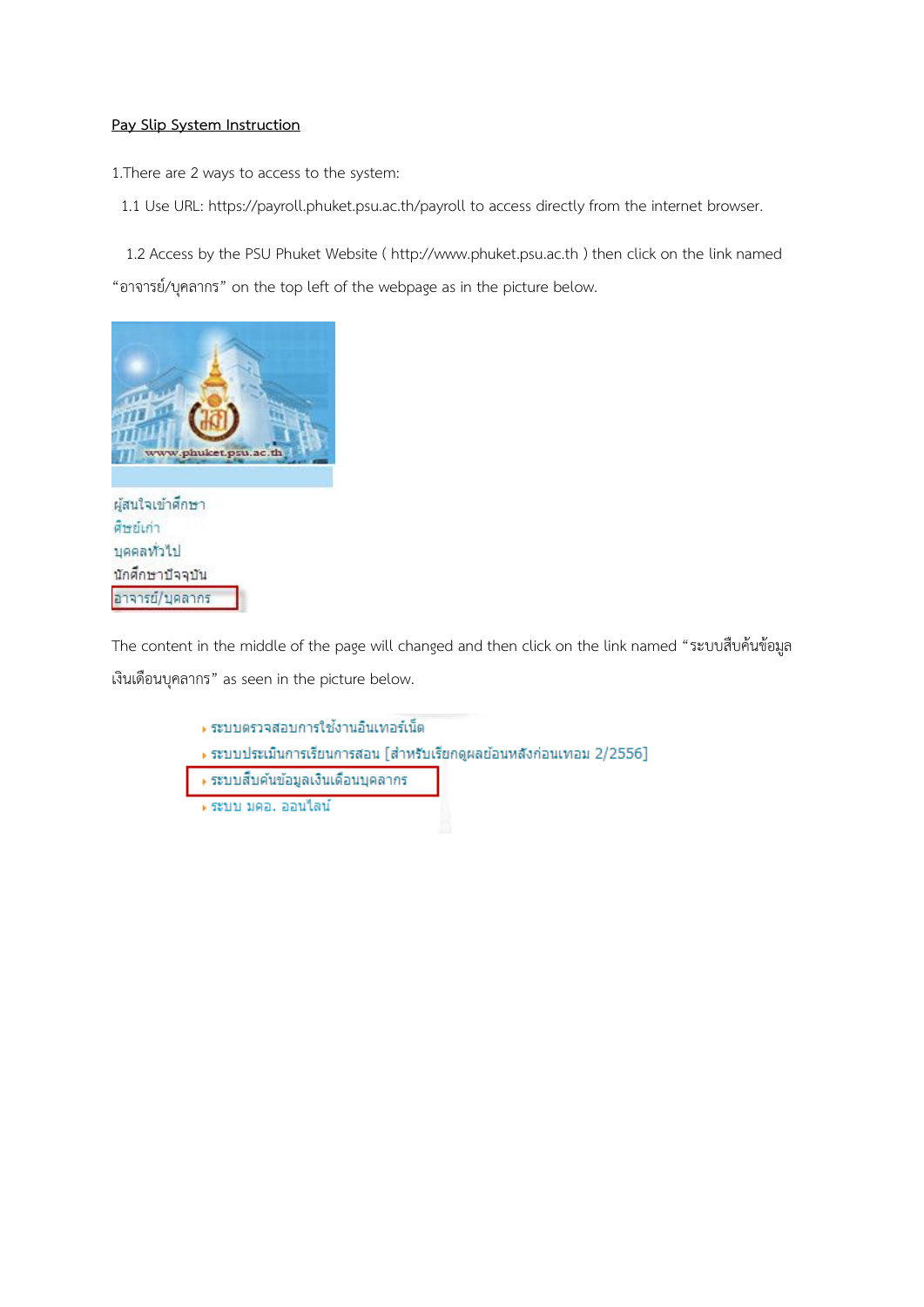2.The Login page will appear on the screen then use your PSU passport then click "Login".

| ระบบสืบค้นข้อมูลเงินเดือนบุคลากร<br>้มหาวิทยาลัยสงขลานครินทร์ วิทยาเขตภูเก็ต      |  |  |
|-----------------------------------------------------------------------------------|--|--|
| <u>กรุณาลงชื่อเข้าใช้</u><br>ด้วย PSU PASSPORT<br>Username:<br>Password:<br>Login |  |  |

| <u>ad</u><br>ℼ<br>Language: | $\overline{2}$<br>You are now checking the salary information of | Logout<br>$\ddot{\theta}$ |
|-----------------------------|------------------------------------------------------------------|---------------------------|
|                             | $\overline{3}$<br>Year 2014<br>$\blacksquare$                    |                           |
|                             | Month June                                                       |                           |
|                             | Submit<br>$\blacksquare$<br>٠                                    |                           |

3.After login, the system will bring you to the main screen.

Description for the main screen's picture above:

- 1. This is the language changing section, you can click on the flag button to change the language of the interface.
- 2. This section will show the name of PSU passport owner.
- 3. This section is for choosing the year that you want to see the salary information.
- 4. This section is for choosing the month that you want to see the salary information.
- 5. When you complete choosing the year and month, click this button to show the salary information of the month and the year you have chosen.
- 6. Click this button when you want to Logout from the system.